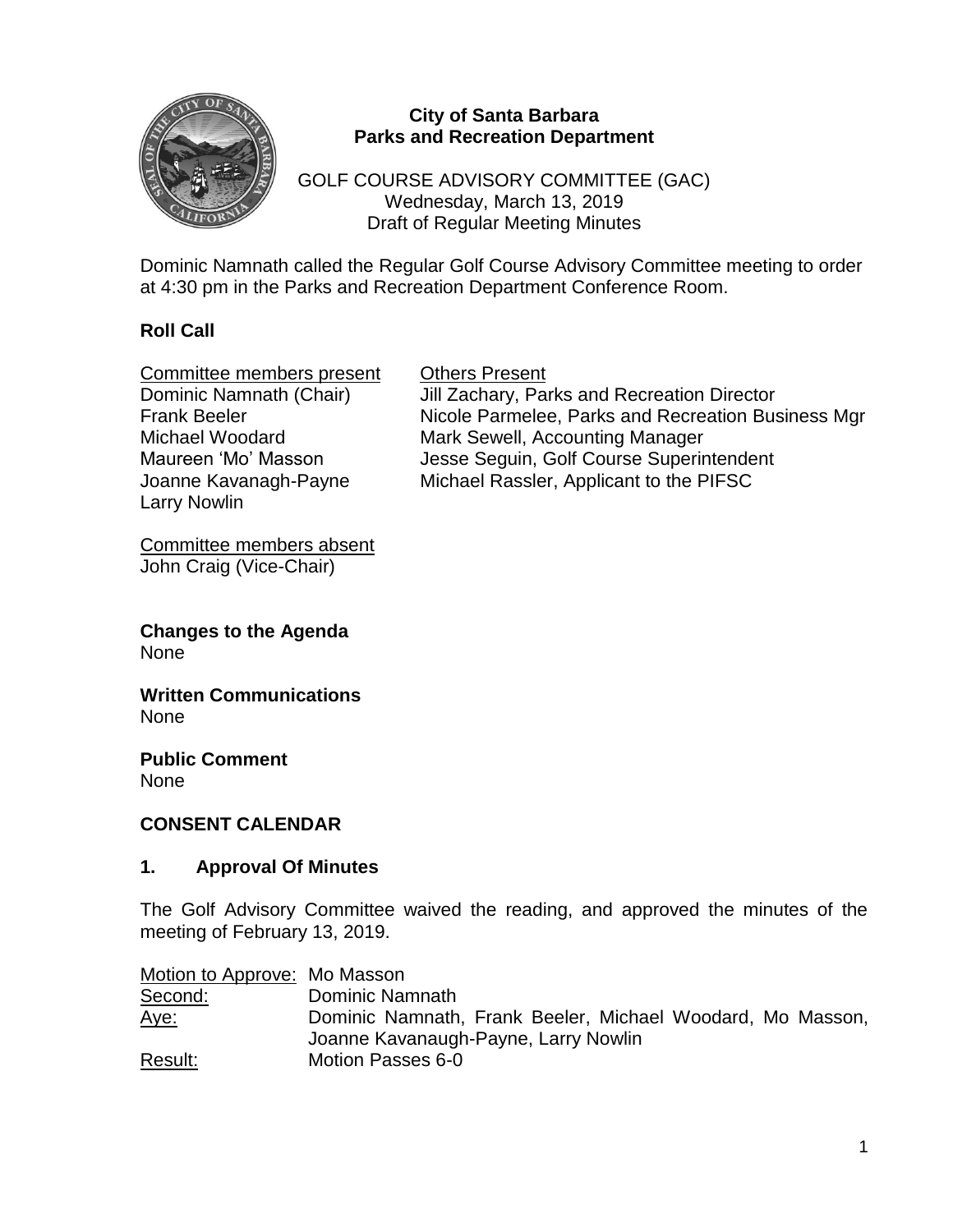# **ADMINISTRATIVE AND STAFF COMMUNICATIONS**

# **2. Golf Course Performance**

On behalf of Randy Shannon, Jesse Seguin provided a verbal report to the Committee reviewing performance for February 2019. Revenue performance was 33% below budget in February due to the impact of approximately 5" of rain that fell on the course during the month. 14 days' play were significantly impacted. Jesse informed the Committee that Maxwell Thomas, formerly with Sherwood Lake in Thousand Oaks, started as Assistant Superintendent in February.

# **3. Golf Maintenance Report**

Jesse Seguin updated the Committee on maintenance in February 2019, providing specific details of how the maintenance team manages before, during and after storm events. A number of large trees fell during a storm in January, and most of this cleanup work was completed in February. Rain continued to help push salts from the greens, resulting in stronger and better greens. Staff are dedicating extra efforts toward mowing following recent rain events.

Jesse also updated the Committee that the bunker renovation was initially delayed due to rain but is now well underway and scheduled to be completed within two weeks.

# **4. Player Improvement Fund Sub-Committee (PIFSC) Report**

There was no report.

## **5. Appointment to the 2019 Players Improvement Fund Subcommittee (PIFSC)**

Michael Rassler introduced himself in application for the PIFSC. The Committee reviewed the information listed on Mr. Rassler's application and asked questions to determine his suitability for the position. Mo Masson moved to appoint Mr. Rassler to the PIFSC for calendar year 2019.

| Motion to Approve: Mo Masson |                                                            |
|------------------------------|------------------------------------------------------------|
| Second:                      | Dominic Namnath                                            |
| <u>Aye:</u>                  | Dominic Namnath, Frank Beeler, Michael Woodard, Mo Masson, |
|                              | Joanne Kavanaugh-Payne, Larry Nowlin                       |
| Result:                      | Motion Passes 6-0                                          |

The Committee extended recruitment to fill the remaining one (1) at-large position vacancy through May 31, 2019, with an item to be added to the June 2019 Regular meeting of the GAC to appoint the remaining at-large position for 2019.

## **6. Concession Report**

There was no report.